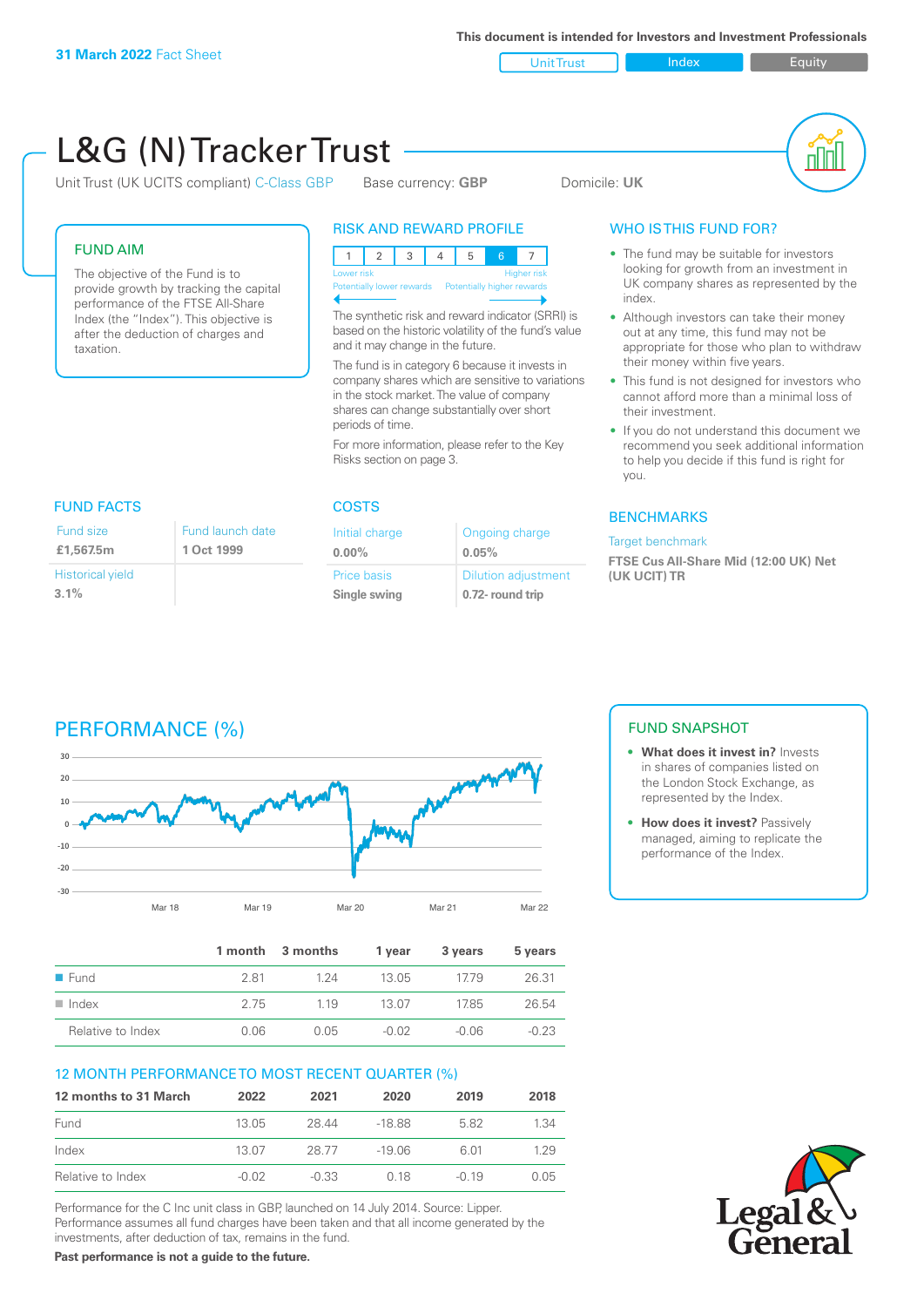# PORTFOLIO BREAKDOWN

All data sources are a combination of LGIM and the Fund Accountant unless otherwise stated. Totals may not sum to due to rounding. In order to minimise transaction costs, the Fund will not always own all the assets that constitute the index and on occasion it will own assets that are not in the index. The number of fund holdings can also differ from the index due to corporate events and proxy holdings.



# SECTOR (%)

| $\blacksquare$ Financials  | 226  |
|----------------------------|------|
| ■ Consumer Staples         | 14.7 |
| $\blacksquare$ Industrials | 12.0 |
| $\blacksquare$ Health Care | 11.0 |
| ■ Consumer Discretionary   | 10.8 |
| $\blacksquare$ Energy      | 9.7  |
| ■ Basic Materials          | 8.9  |
| $\blacksquare$ Utilities   | 3.6  |
| ■ Real Estate              | 3.3  |
| Telecommunications         | 21   |
| ■ Technology               | 14   |
|                            |      |

# COUNTRY (%)

United Kingdom 100.0



# MARKET CAPITALISATION (%) TOP 10 ISSUERS (%)

| ■ Large            | 66.8 |
|--------------------|------|
| $\blacksquare$ Mid | 21.0 |
| ■ Small            | 12.3 |
| ■ Undefined        |      |

■ Top 10 issuers 39.4% Rest of portfolio 60.6% No. of holdings in fund 608 No. of holdings in index 603

| Shell                    | 6.5 |
|--------------------------|-----|
| AstraZeneca              | 64  |
| <b>HSBC Holdings</b>     | 4.5 |
| Diageo                   | 37  |
| Unilever                 | 3.6 |
| GlaxoSmithKline          | 3.4 |
| British American Tobacco | 3.0 |
| <b>BP</b>                | 2.9 |
| Rio Tinto                | 2.8 |
| Glencore                 | 2.6 |
|                          |     |



The Index Fund Management team comprises 25 fund managers, supported by two analysts. Management oversight is provided by the Global Head of Index Funds. The team has average industry experience of 15 years, of which seven years has been at LGIM, and is focused on achieving the equally important objectives of close tracking and maximising returns.